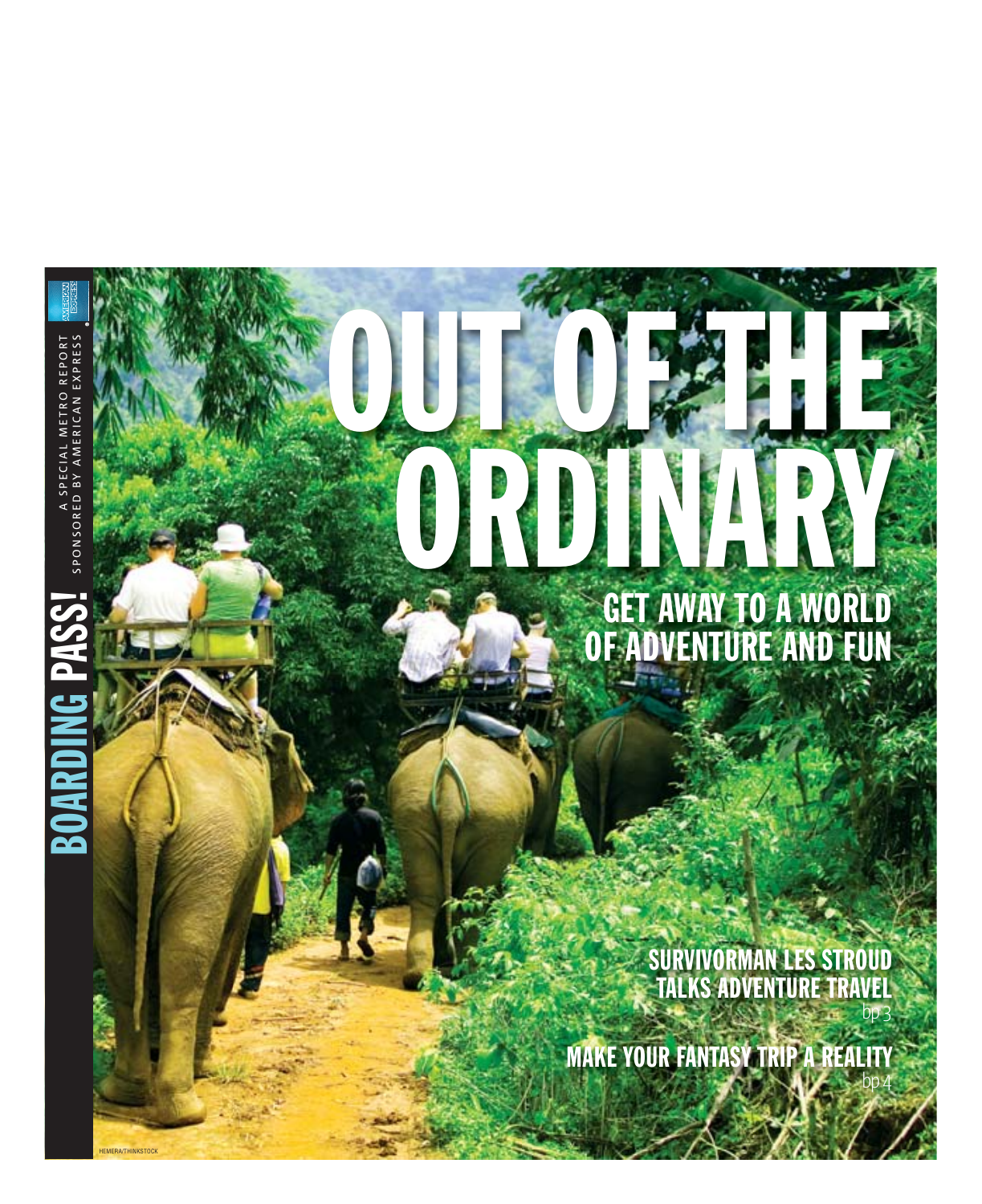# ADVENTURE **AVEL TAKES** II ALL OVFR THE WORLD



And nobody knows it better than Vancouver's Dave Bouskill and Deb Corbeil.

The adventure-seeking couple has spent the past 13 years climbing, paddling and trekking across five continents as "Canada's Adventure Couple" and travel bloggers for The Planet D.com. Metro caught up with them in Russia during the über-challenging Mongol Rally, which goes from England to Mongolia. They are driving a "small, inappropriate car" 15,000 kilometres and are about 1/3 of the way through the epic journey.

"Only half the teams make it to Mongolia and we are going strong so far without any major mechanical failures or even having to pay any bribes," the couple joked during an email interview.

Deb and Dave travel to push themselves beyond their limits. "Climbing to the summit of Kilimanjaro or cycling the continent of Africa makes us feel more alive and content with our lives than at any other moment in time," they said.

#### HERE ARE SOME OF THEIR SUGGESTED TRIPS AND TIPS: HIKE THE HIMALAYAS

Deb and Dave hiked to the Everest Base Camp and were blown away by its

immensity. "Walking in the footsteps of Sir Edmond Hillary and Tenzing Norgay Sherpa made us feel as if we were a part of history."

**GREAT** 

ESCAPES

#### WHEN IN THAILAND…

"A super way to experience a great adventure is to try something unique to the country you are travelling to," they said. Last year, they trained in Muay Thai Kickboxing in Thailand. "It was an amazing way to learn about a sport that is ingrained in the Thai culture."

#### THEIR MOTTO: "ANYONE CAN DO IT"

"What we love about travel is that anything can be an adventure." For Deb and Dave, a great part of the adventure is finding creative ways to pay for their journeys. Right now, they're using their new Gold Rewards Card to rack up travel points as they drive to Mongolia. *– By Jon Tattrie*



and co-founder of Free the Children and Me to We, two organizations that provide people with the opportunity to travel to developing countries and give back through volunteering.

For more information about Room for Thought, visit Facebook.com/AmericanExpressCanada.

#### WHAT'S YOUR BIG IDEA?

HEMERA/THINKSTOCK

American Express Canada has launched Room for Thought, a program that will help three lucky contest winners turn their big ideas into reality through mentorship and support. There are three entry categories — travel and adventure, community, and music. The person with the best idea in each category will work with special mentors of the program — Survivorman Les Stroud, Marc and Craig Kielburger, co-founders of Free the Children and Me to We, and musician Emily Haines — to develop the idea and make it come to life. To vote for finalists' ideas, visit Facebook.com/AmericanExpressCanada from Sept. 14-28. The winning ideas will be showcased in November at the Four Seasons Centre for the Performing Arts in Toronto.

GIVING BACK

Travel can provide a great opportunity to give back while experiencing a new culture, whether it's building schools in Ecuador, saving turtles in Costa Rica or teaching in China.

The American Express Canada Room

for Thought program will give Canadians the opportunity to turn their ideas around "giving back" into reality, whether at home or abroad. The winning idea will be an

innovative solution, says Craig Kielburger, a mentor for the Room for Thought program's Community category

bp 2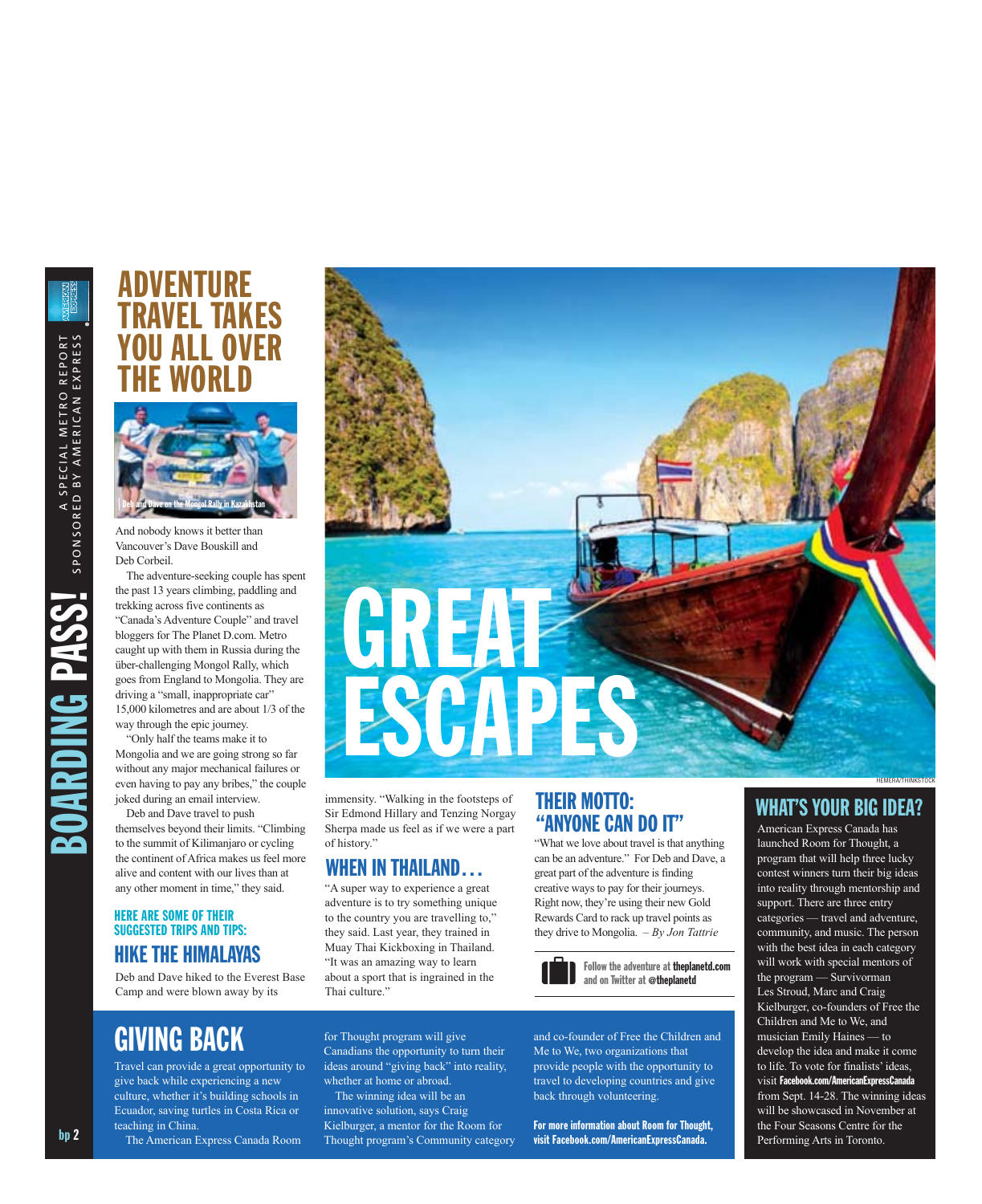# experiences in Stroud's career was participating in a tribal ceremony. "It was LES STROUD INTO THE WILD

# TAKES TRAVEL TO THE EXTREME

Over three seasons of the hit television series Survivorman, Canadian survival expert Les Stroud used his knowledge and skills to survive for up to seven days, alone in remote locations across the globe.

#### SO WHAT DOES IT TAKE TO BE SURVIVORMAN?

"It's 40 years of life experience and learning different things," says Stroud, who started off in the entertainment business and believes his success is due to a mixture of skills. This year, Stroud is also a mentor in the Room for Thought program, where he will lend his survivor expertise to reaching other types of goals, specifically bringing a great idea to fruition.

For many, adventure travel leads to rich, unforgettable experiences with positive life lessons. One of the most memorable

my time in Indonesia with the shamans in the middle of the jungle, the Mentawai, and being tattooed with a rusty nail. Ironically and coincidentally, it was the final show, but it really stood out for me, it was a very special moment."

Contemplating your own extreme vacation? Learn some survival skills, says Stroud, and that starts with a bit of research and planning.

"You want to have a guide and then second to that, you want to make sure that you've got a reputable guide," says Stroud, who recommends that you organize your transportation before you get on the ground. "When you get into remote places transportation is tricky, especially the timings of things."

Stroud has come to know the importance of planning ahead and being prepared at home and abroad. "I like to be able to go into a remote situation with my crew and know that if nothing was there and no one was there to help us, we're self-contained for at least a week."

*– By Duncan McAllister*





#### INDONESIA This tropical

location is one of the largest and most biodiverse jungle areas in the world and home to the Mentawai shamans.

THE KALAHARI DESERT A challenging location for the survival traveller, with its extreme hot and cold conditions, this arid plateau INDONESIA<br>
This tropical<br>
1 Decation is one of<br>
1 Decation for the<br>
1 Decation for the<br>
1 Decation for the<br>
1 Security and traveller, with its<br>
1 with<br>
with

is located in southern Africa.

PERU Explore the Andes mountain range, with its myriad species

of plants and animals and home of the last of the Incas.

# WHAT HAPPENS **IF...**

Travelling abroad and can't find your card? "Have a good look, but then trust your instinct and report it missing," advises Marc Hollenberg, vice president of Customer Experience at American Express. If someone else starts

shopping on your cancelled plastic, American Express immediately credits unauthorized charges back to you, even before investigating.

Hollenberg says more than 400,000 Canadian travellers in trouble call the travel emergency assistance line each year. The 24-7 phone number offers travellers assistance in reporting and

replacing lost or stolen cards and passports, as well as sourcing medical, legal and translation services. This service is complimentary with many American Express card packages.

#### HOLLENBERG'S TIPS

• Buy medical travel insurance or ensure that your card company

provides it.

- Slide the help phone number underneath the nametag on your luggage label so it is not lost if your wallet is stolen.
- Remove any unneeded ID, cards and cash from your wallet.

For more information, visit americanexpress.ca